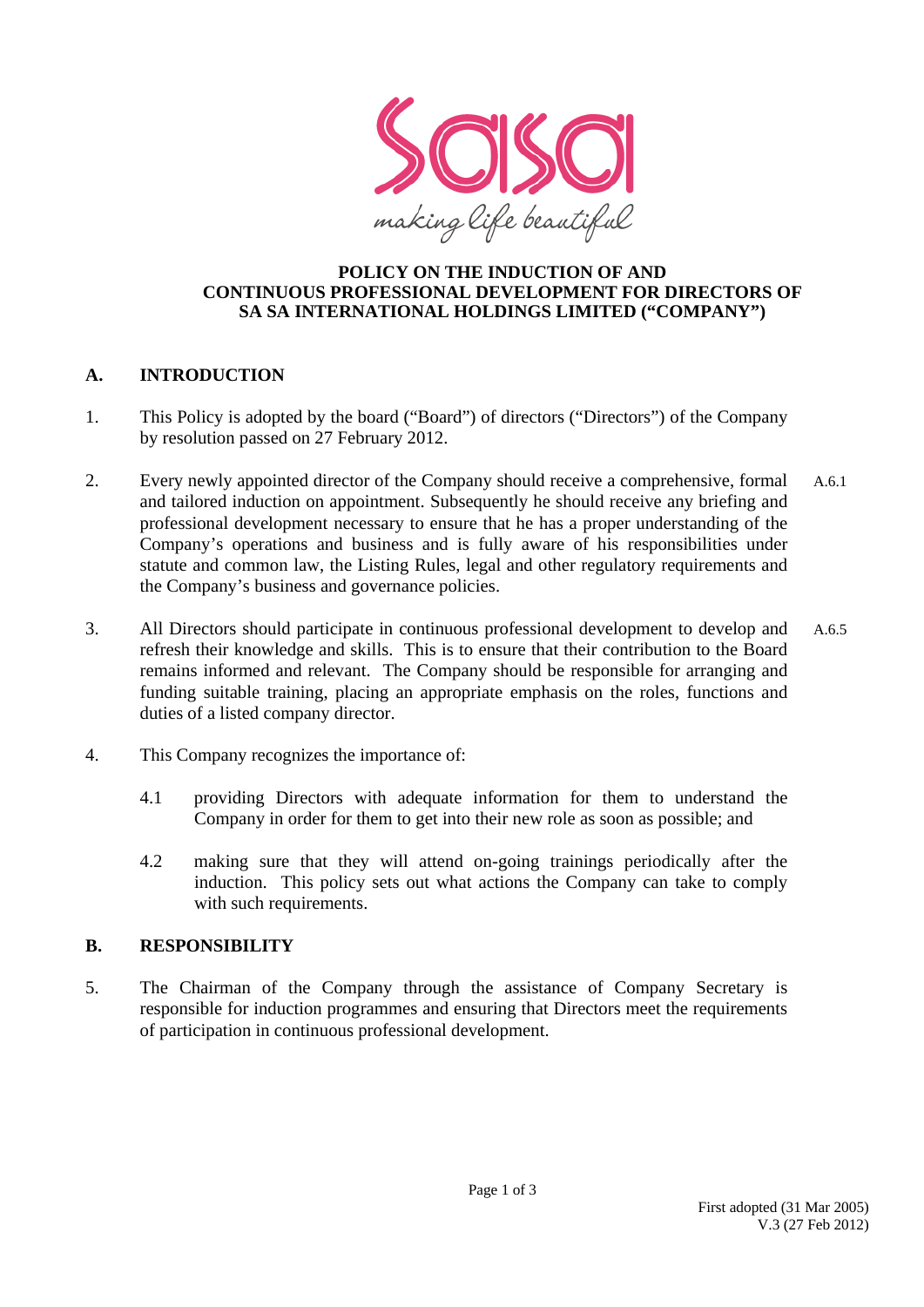# **C. INDUCTION**

- 6. In order to carry out their duties, Directors upon their appointment have to be adequately familiar and acquainted with the Company, its operation and business, corporate goals and objectives, long-term business model, strategy for delivering the Company's objectives (corporate strategy), corporate and management organization structure, industry environment (including comparables and peers) and legal and regulatory regulations within which the Company operates. An Induction Handbook for New Director prepared by the Company, containing relevant information and knowledge which Directors can equip themselves with will be provided to Directors. Furthermore, to enhance their understanding, the following information may also be provided to them:
	- 6.1 annual schedule of meetings of Board and Board committees, annual and interim reports, press releases, minutes or resolutions of the Board and Board committees, minutes of general meetings, organization charts, other financial information (including budget), other relevant policies and guidelines (about risk management, corporate governance, internal control system, operations, etc.) of the Company.
- 7. As to guidance on directors' duties, roles and responsibilities, the following documents may be provided to Directors:
	- 7.1 A Guide on Directors' Duties issued by the Companies Registry; and
	- 7.2 The Guidelines for Directors and the Guide for Independent Non-executive Directors published by the Hong Kong Institute of Directors.
- 8. Arrangements may be made for new Directors to meet in person various personnel from the Company in order for the latter to discuss with and brief new Directors on topics or issues that fall within their purview. The personnel may include the following:
	- 8.1 Chairman of the Company, other fellow Directors, Chief Executive Officer, Chief Financial Officer, other key senior management members, Company Secretary, Director of Internal Audit Management Service.
- 9. New Directors may also request to meet other parties, such as external auditors, if deemed necessary.

# **D. CONTINUOUS PROFESSIONAL DEVELOPMENT**

10. Training to Directors does not stop when induction finishes as it is an ongoing process. The Company will provide information of any useful course or seminar to Directors and encourage them to attend, reasonable expenses of which will be reimbursed by the Company. The Company may also arrange external professional organizations to tailormake courses, topics of which Directors find interested and pertinent. Directors are free to attend any training of their own choice which is conducive to effectively discharging their responsibility as a director.